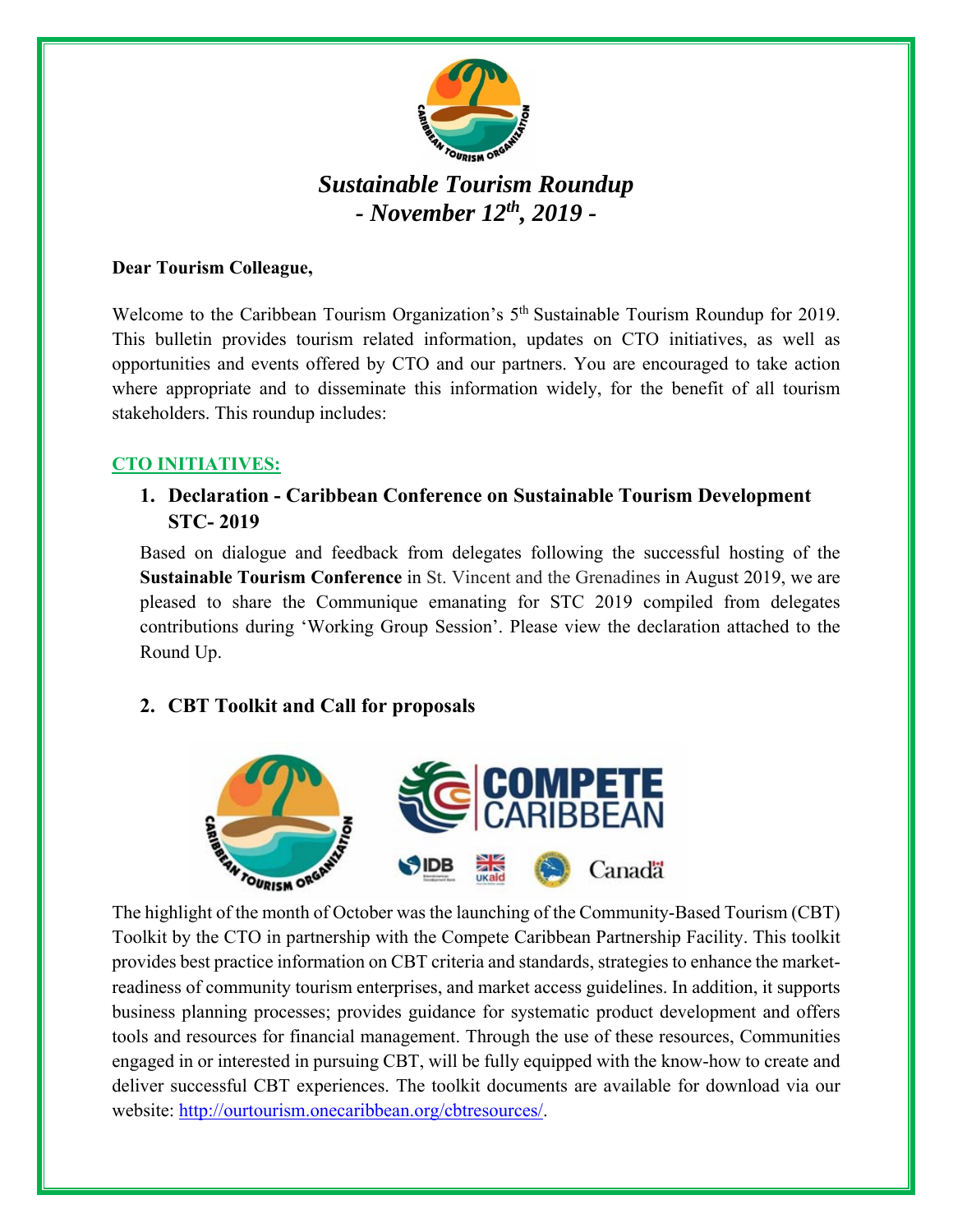## **Have an idea for Community-based** tourism or Agro-tourism? Up to \$400,000 in grants

Following the launch of the toolkit, **Compete Caribbean** has issued a call for Community-Based Tourism or Agro-Tourism cluster projects. Organizations and firms in Compete Caribbean Member Countries are eligible to submit proposals for technical assistance aimed enhancing community-based experiences and sustainable food chains. These grant awards will range from USD \$100,000 to USD \$400,000 and project concept notes must be submitted **by deadline January 5th, 2020 at 11:59pm**. For further details, see documents available via our website or this link: https://www.dropbox.com/sh/de34n6hlzbys96e/AACJUbl2dTwmBRBxiN\_GG06Ea?dl=0

#### **3. Caribbean Tourism Organization CTO Youth Congress**

The Caribbean Tourism Organization (CTO) Tourism Youth Congress was held at the Antigua and Barbuda Parliament Building on Friday 4 October, 2019. Fourteen 'junior ministers of tourism' from CTO member countries delivered presentations on topics including: '*Towards Smart Travel Experiences Within The Caribbean Region*", "*Equipping Our Youth To Thrive In A Changing Tourism Environment*", and "*Making Excellence A Habit In Caribbean Tourism*" and a '*mystery*' topic.



*(l)Danae Dennie receives her prize from CTO's acting secretary general, Neil Walters. (r) Participants of the Tourism Youth Congress* 

Fifteen-year-old **Ms. Danae Dennie** emerged winner with a compelling presentation and suggestions to enhance the national tourism product of the Turks & Caicos Islands through a national tourism service programme, a visitor satisfaction review app dubbed "My Absolute Truth", and a STAR awards programme. In second place was Hailey Mahy, 15, of Barbados, while Tobago's Kayleigh Lewis, 16, placed third. Congratulations are extended to all the winners and participants!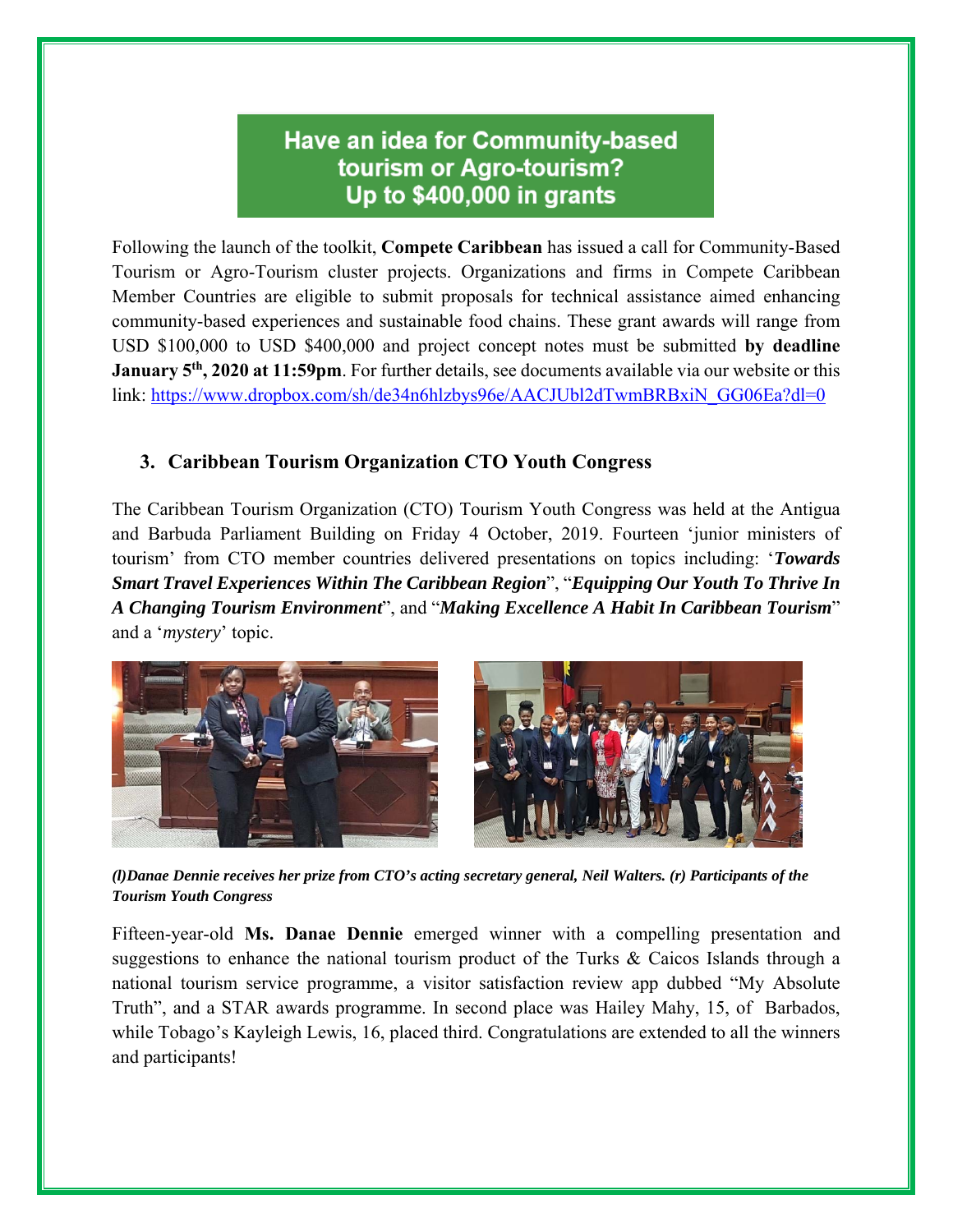#### **4. Visit from Students of Trent University**

On Wednesday October 23rd, 2019 the CTO hosted twelve students from Trent University and their professors, Chris Metcalfe and Erin Bennett for their annual visit. The students were exposed to the economic, social and environmental challenges and opportunities facing the sustainable development of tourism in the Caribbean. Students also had an opportunity to interact with CTO staff from the Department of Resource Mobilization and Development.



*(l) Director of Resource Mobilization and Development, Mrs. Sharon Banfield-Bovell delivers the lecture. (r) Students paying rapt attention* 

#### **5. Regional Human Resources Conference 2020**

Join the CTO in partnership with the Ministry of Tourism of Nevis, from May 20-22, 2020 for the 10th Regional Tourism Human Resources Conference, under the theme "*Navigating the Next Phase of Caribbean Tourism*". Come share in the strategies and best practices from highly experienced thought leaders in the global tourism sector! See below for the 'Save the Date- HR Conference' flyer.

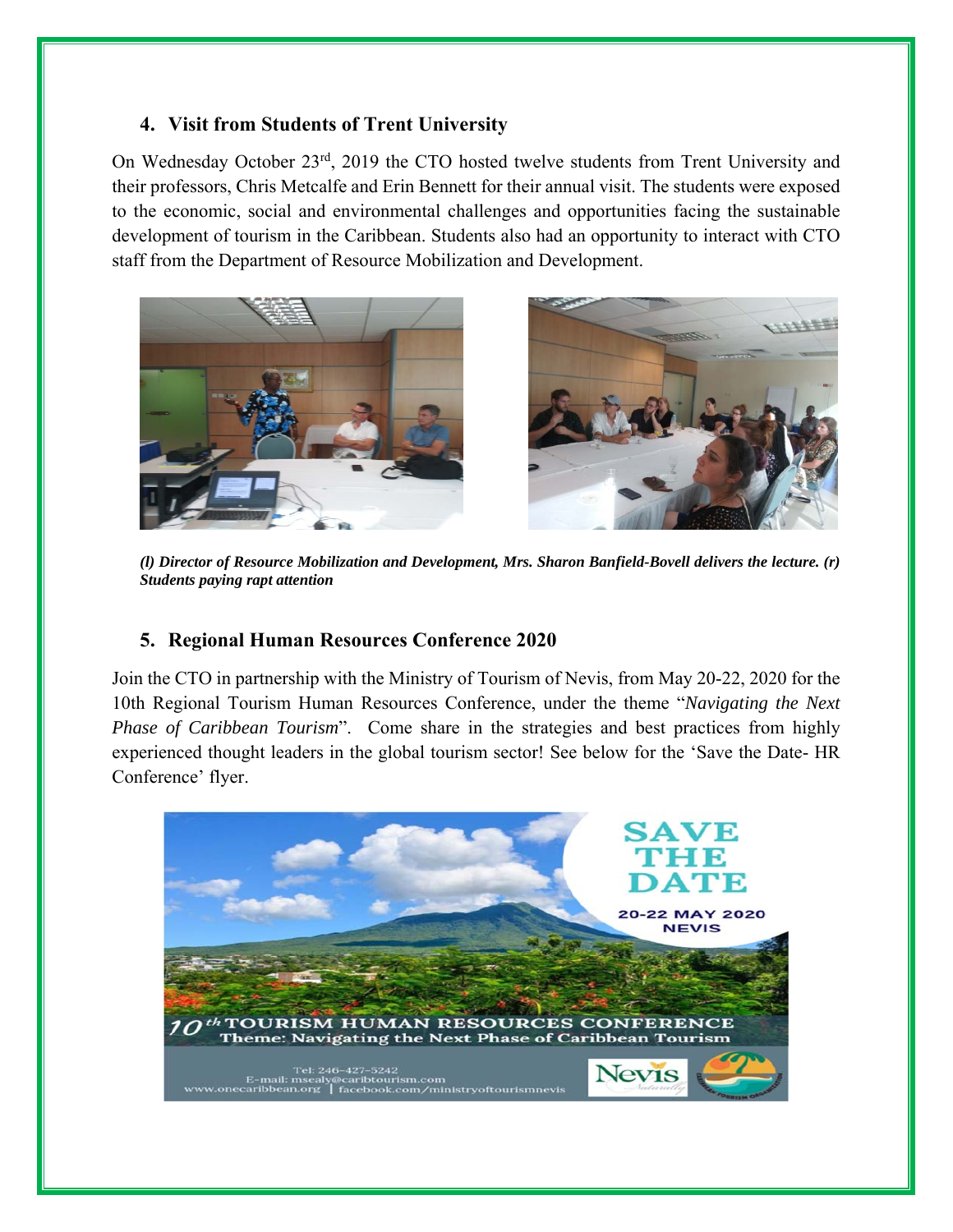## **REGIONAL AND INTERNATIONAL PARTNER INITIATIVES:**

#### **6. Caribbean-International Tourism Conference**



#### 4th Caribbean-International **Tourism Conference**

Theme: Navigating the Destination of the Future

Cave Hill Campus 11-13<sup>th</sup> December, 2019

Calling all tourism researchers, practitioners, scholars, industry leaders, educators, and students! Register for the 4th **Caribbean-International Tourism Conference** to be held from **11-13th December 2019** at The **University of the West Indies, Cave Hill Campus**, Barbados under the theme "*Navigating the Destination of the Future*". This conference will provide a forum for critical discourse on the factors, challenges, trends, innovations, policies, opportunities, and practices that are likely to have the most influence on the *destinations of the future*. For more information see flyer attached to this email and the following link: https://www.cavehill.uwi.edu/tourismconference2019/home.aspx

## **7. Stay in the Know with Sargassum Outlook 2019**



Outlook of 2019 Sargassum blooms in the Caribbean Sea and Gulf of Mexico\* October 31st, 2019, by University of South Florida Optical Oceanography Lab (huc@usf.edu)





As sargassum continues to be one of the biggest environmental threats in our region, it's important to stay in the loop with the latest information. The Sargassum Outlook Bulletin, produced by the University of South Florida Optical Oceanography Lab, provides up to date information on sargassum trends in the Caribbean, and an overview of current bloom condition and future bloom probability for the Caribbean Sea. According to recent satellite Imagery, we have good news that most of the Sargassum in the Caribbean Sea and Gulf of Mexico have disappeared and this is expected to continue for at least another two months, and possibly longer. View the latest Sargassum Bulletin via the following link:

https://optics.marine.usf.edu/projects/SaWS/pdf/Sargassum\_outlook\_2019\_bulletin10\_USF.pdf.

For additional information visit: https://optics.marine.usf.edu/projects/saws.html